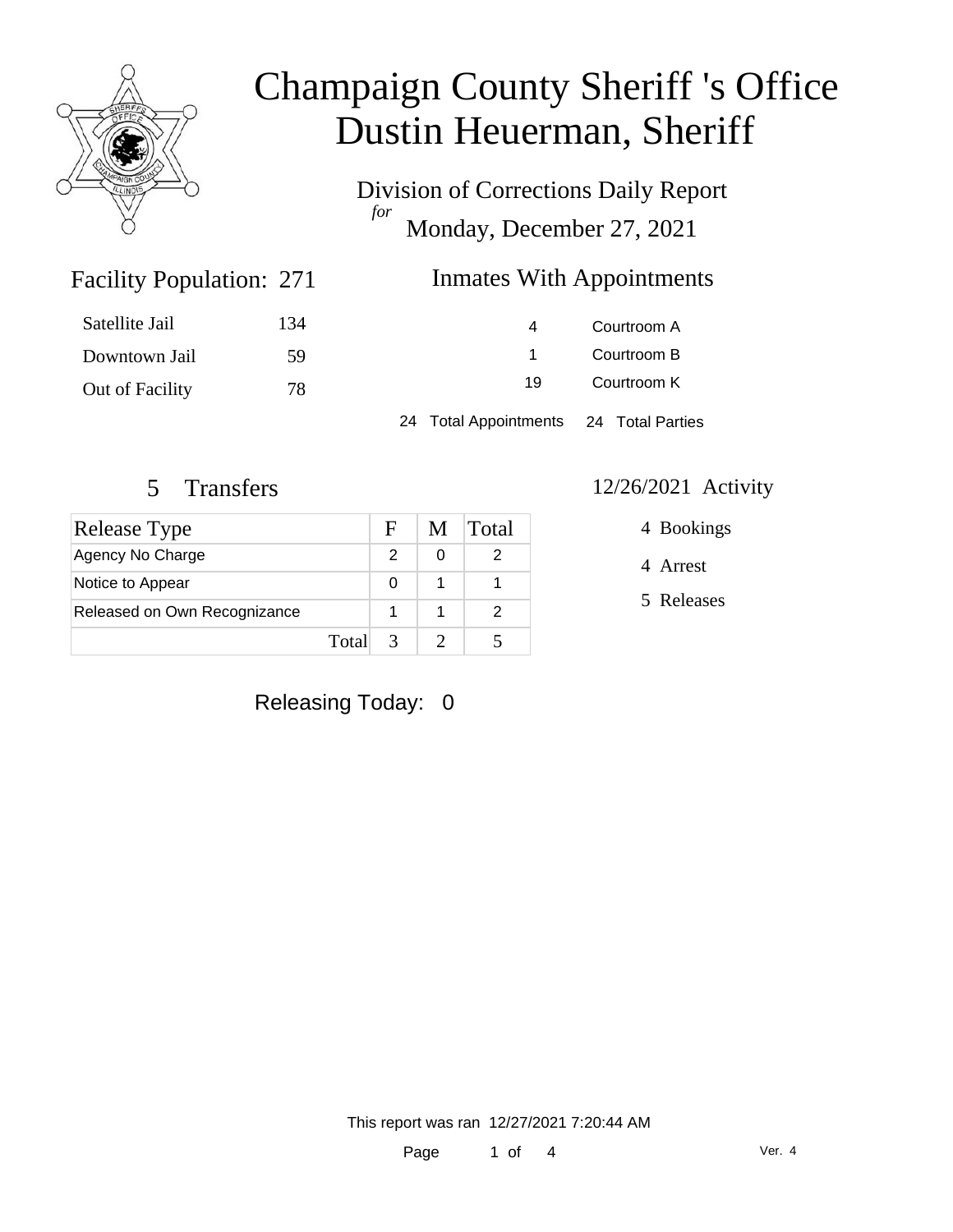

Division of Corrections Daily Report *for* Monday, December 27, 2021

#### Custody Status Count

- Electronic Home Dentention 17
	- Felony Arraignment 16
	- Felony Pre-Sentence 7
		- Felony Pre-Trial 203
	- Felony Pre-Trial DUI 3
	- Felony Sentenced CCSO 3
	- Felony Sentenced IDOC 10
		- Hold Other 2
	- Misdemeanor Arraignment 2
		- Misdemeanor Other 1
		- Misdemeanor Pre-Trial 1
- Misdemeanor Sentenced CCSO 2
	- Petition to Revoke 1
	- Remanded to DHS 2
	- Traffic Sentenced CCSO 1
		- Total 271

This report was ran 12/27/2021 7:20:44 AM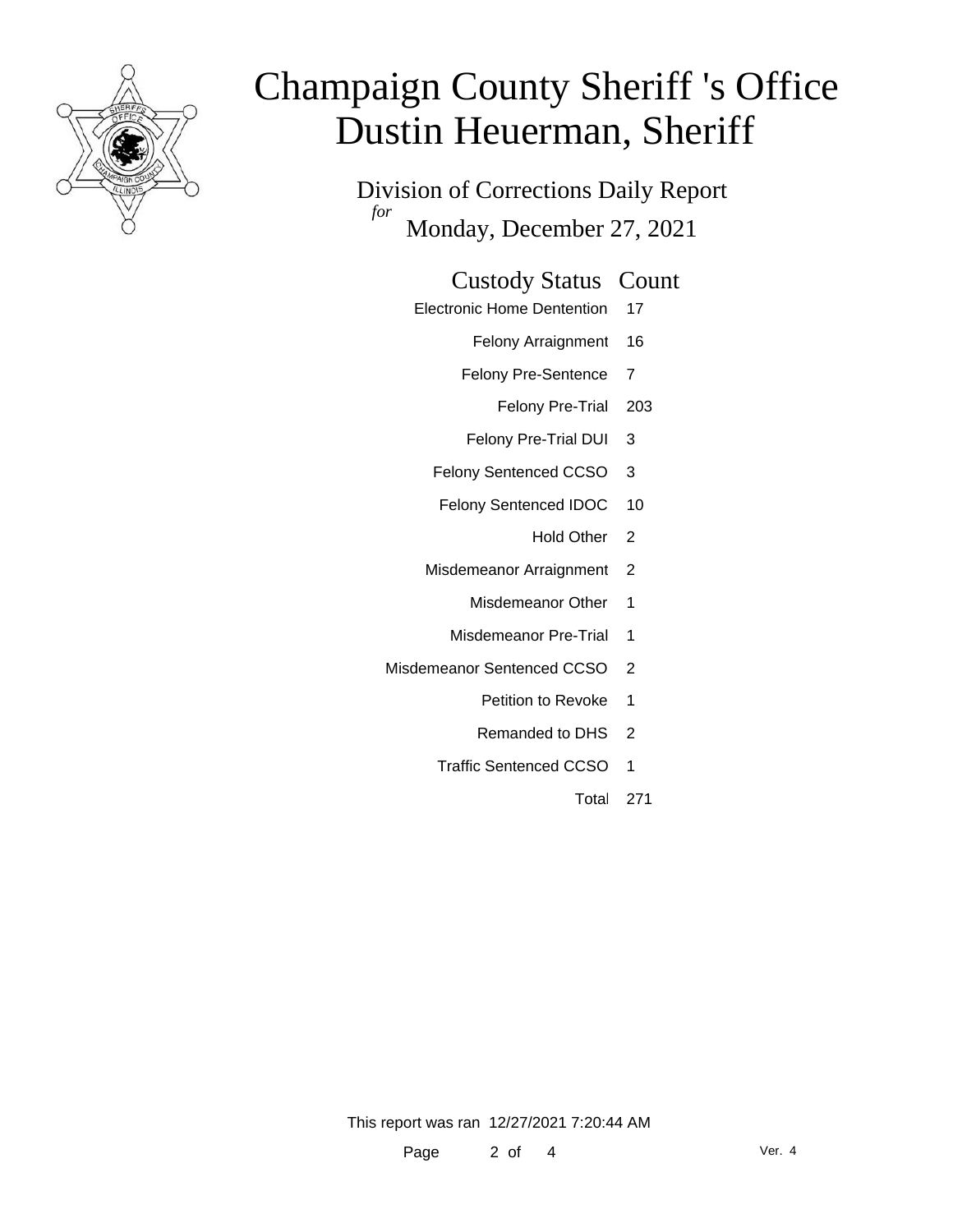

Division of Corrections Daily Report *for* Monday, December 27, 2021

### Inmates With Appointments

| Jailing Party Name             | Location    | Number of Records / Node |
|--------------------------------|-------------|--------------------------|
| <b>BAILEY, DANIEL SCOTT</b>    | Courtroom K | 1 / Satellite Jail       |
| <b>BROWN, MARCUS RICKELL</b>   | Courtroom K | 1 / Satellite Jail       |
| BRUCE, DAVID ERWIN, Third      | Courtroom K | 1 / Satellite Jail       |
| CONNER, FATIMA CHRISTINE       | Courtroom K | 1 / Satellite Jail       |
| DEIGO, JUAN                    | Courtroom K | 1 / Satellite Jail       |
| ESTES, ELI AMOS                | Courtroom K | 1 / Satellite Jail       |
| HAMPTON, STAR DORIS            | Courtroom K | 1 / Satellite Jail       |
| HATHORN, MELVIN NATHANIEL      | Courtroom K | 1 / Satellite Jail       |
| HUNT, TAVARIS EARL             | Courtroom A | 1 / Satellite Jail       |
| JACKSON, LAMONT JEREMIE        | Courtroom B | 1 / Satellite Jail       |
| JONES, KELVIN KHYRIC           | Courtroom K | 1 / Satellite Jail       |
| LAWRENCE, DAQUEVIUS ANTWON     | Courtroom K | 1 / Satellite Jail       |
| LEMONS, DEANGELO DEVELLE       | Courtroom A | 1 / Out of Facility      |
| MEEKER, GRACEN                 | Courtroom K | 1 / Satellite Jail       |
| MILLER, ANTHONY                | Courtroom K | 1 / Satellite Jail       |
| MILLER-BRADLEY, VICTORIA VIOLA | Courtroom K | 1 / Satellite Jail       |
| MONTGOMERY, RASHARD MYKI       | Courtroom K | 1 / Satellite Jail       |
| PIRLOT, JUSTIN LEE             | Courtroom A | 1 / Satellite Jail       |
| SULLIVAN, CODY MICHAEL         | Courtroom A | 1 / Downtown Jail        |
| <b>TAYLOR, WILLIAM LEE</b>     | Courtroom K | 1 / Satellite Jail       |
| <b>WELCH, ERIC THOMAS</b>      | Courtroom K | 1 / Satellite Jail       |
| WHITLOCK, GEORGE ABRAM         | Courtroom K | 1 / Satellite Jail       |
| WILLIAMS, DAVID LEE            | Courtroom K | 1 / Satellite Jail       |
| <b>WILLIS, RANDY RAMEEL</b>    | Courtroom K | 1 / Satellite Jail       |

### **Transfers**